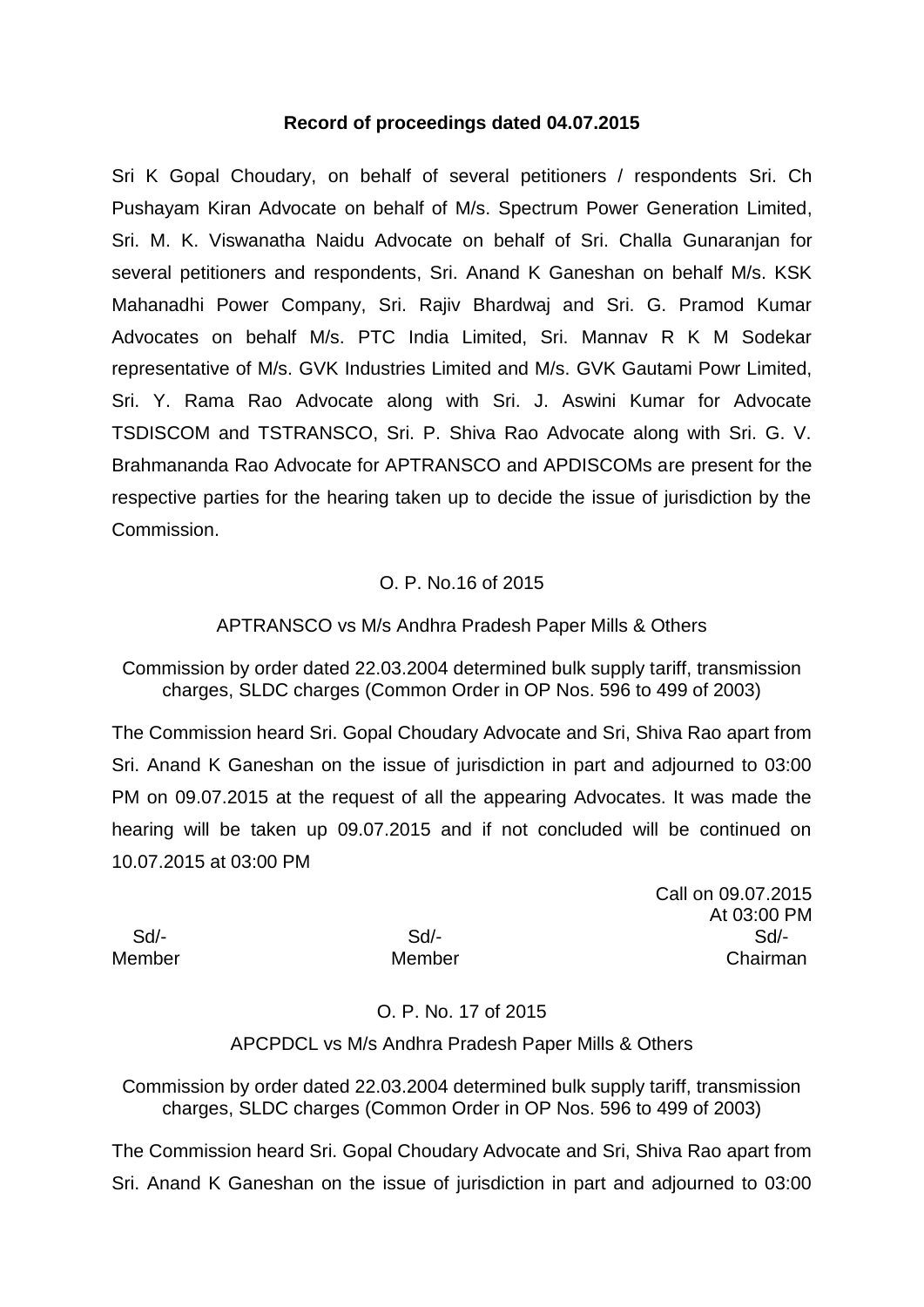Call on 09.07.2015 At 03:00 PM Sd/- Sd/- Sd/- Member Member Chairman

O. P. No. 18 of 2015

APNPDCL vs M/s Andhra Pradesh Paper Mills & Others

Commission by order dated 22.03.2004 determined bulk supply tariff, transmission charges, SLDC charges (Common Order in OP Nos. 596 to 499 of 2003)

The Commission heard Sri. Gopal Choudary Advocate and Sri, Shiva Rao apart from Sri. Anand K Ganeshan on the issue of jurisdiction in part and adjourned to 03:00 PM on 09.07.2015 at the request of all the appearing Advocates. It was made the hearing will be taken up 09.07.2015 and if not concluded will be continued on 10.07.2015 at 03:00 PM

Call on 09.07.2015 At 03:00 PM Sd/- Sd/- Sd/- Member Member Chairman

O. P. No. 19 of 2015

APTRANSCO vs M/s Small Hydro Power Developers' Association & Others

Commission by order dated 22.03.2005 determined bulk supply tariff, transmission charges, SLDC charges (Common Order in OP Nos. 30 to 34 of 2004)

The Commission heard Sri. Gopal Choudary Advocate and Sri, Shiva Rao apart from Sri. Anand K Ganeshan on the issue of jurisdiction in part and adjourned to 03:00 PM on 09.07.2015 at the request of all the appearing Advocates. It was made the hearing will be taken up 09.07.2015 and if not concluded will be continued on 10.07.2015 at 03:00 PM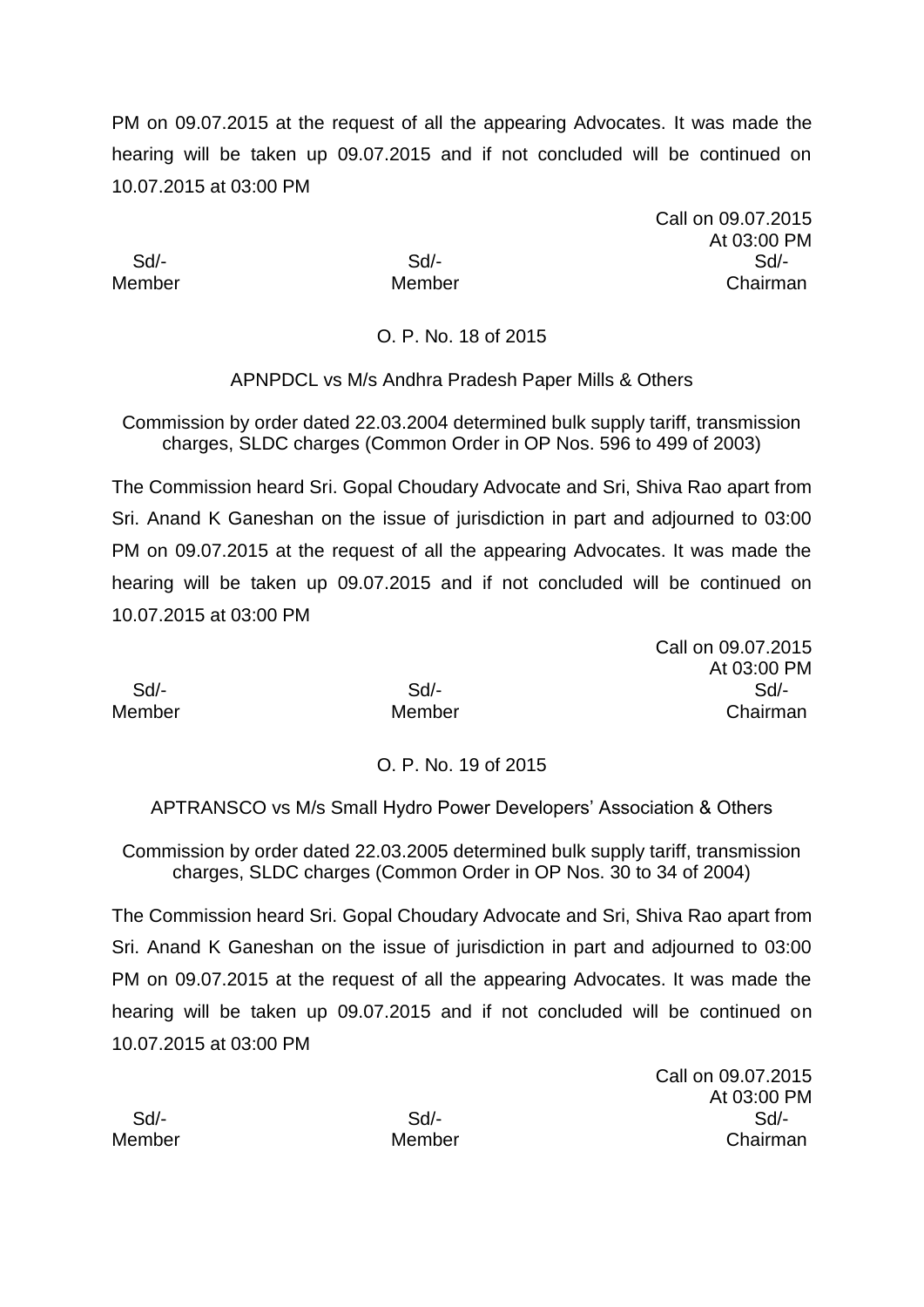## O. P. No. 20 of 2015

APCPDCL vs M/s Small Hydro Power Developers' Association & Others

Commission by order dated 22.03.2005 determined bulk supply tariff, transmission charges, SLDC charges (Common Order in OP Nos. 30 to 34 of 2004)

The Commission heard Sri. Gopal Choudary Advocate and Sri, Shiva Rao apart from Sri. Anand K Ganeshan on the issue of jurisdiction in part and adjourned to 03:00 PM on 09.07.2015 at the request of all the appearing Advocates. It was made the hearing will be taken up 09.07.2015 and if not concluded will be continued on 10.07.2015 at 03:00 PM

Call on 09.07.2015 At 03:00 PM Sd/- Sd/- Sd/- Member Member Chairman

# O. P. No. 21 of 2015

APNPDCL vs M/s Small Hydro Power Developers' Association & Others

Commission by order dated 22.03.2005 determined bulk supply tariff, transmission charges, SLDC charges (Common Order in OP Nos. 30 to 34 of 2004)

The Commission heard Sri. Gopal Choudary Advocate and Sri, Shiva Rao apart from Sri. Anand K Ganeshan on the issue of jurisdiction in part and adjourned to 03:00 PM on 09.07.2015 at the request of all the appearing Advocates. It was made the hearing will be taken up 09.07.2015 and if not concluded will be continued on 10.07.2015 at 03:00 PM

Call on 09.07.2015 At 03:00 PM Sd/- Sd/- Sd/- Member Member **Member** Chairman

O. P. No. 22 of 2015

APTRANSCO vs M/s Small Hydro Power Developers' Association & Others

Determination of tariffs including transmission charges. Certain generators questioned the tariff order dated 23.03.2006 in respect of levy of transmission charges.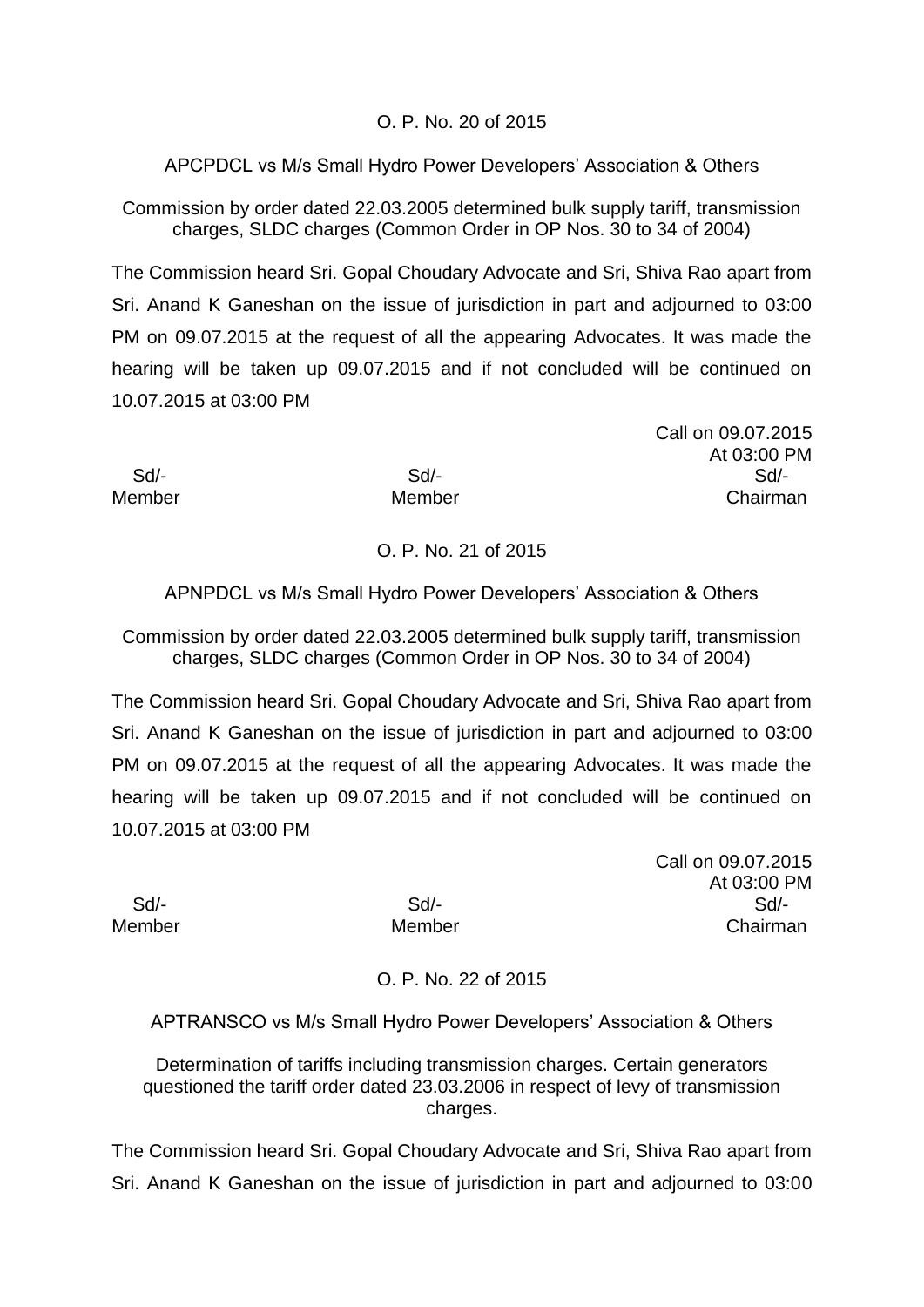Call on 09.07.2015 At 03:00 PM Sd/- Sd/- Sd/- Member Member Chairman

## O. P. No. 23 of 2015

APCPDCL vs M/s Small Hydro Power Developers' Association & Others Commission by a Common order dated 23.03.2006 determined distribution tariff for control period 2006-07.

The Commission heard Sri. Gopal Choudary Advocate and Sri, Shiva Rao apart from Sri. Anand K Ganeshan on the issue of jurisdiction in part and adjourned to 03:00 PM on 09.07.2015 at the request of all the appearing Advocates. It was made the hearing will be taken up 09.07.2015 and if not concluded will be continued on 10.07.2015 at 03:00 PM

Call on 09.07.2015 At 03:00 PM Sd/- Sd/- Sd/- Member Member Chairman

## O. P. No. 24 of 2015

APNPDCL vs M/s Small Hydro Power Developers' Association & Others

Commission by order dated 22.03.2005 determined bulk supply tariff, transmission charges, SLDC charges (Common Order in OP Nos. 30 to 34 of 2004)

The Commission heard Sri. Gopal Choudary Advocate and Sri, Shiva Rao apart from Sri. Anand K Ganeshan on the issue of jurisdiction in part and adjourned to 03:00 PM on 09.07.2015 at the request of all the appearing Advocates. It was made the hearing will be taken up 09.07.2015 and if not concluded will be continued on 10.07.2015 at 03:00 PM

|        |        | At 03:00 PM |
|--------|--------|-------------|
| Sd/-   | Sd/-   | Sd/-        |
| Member | Member | Chairman    |

Call on 09.07.2015 At 03:00 PM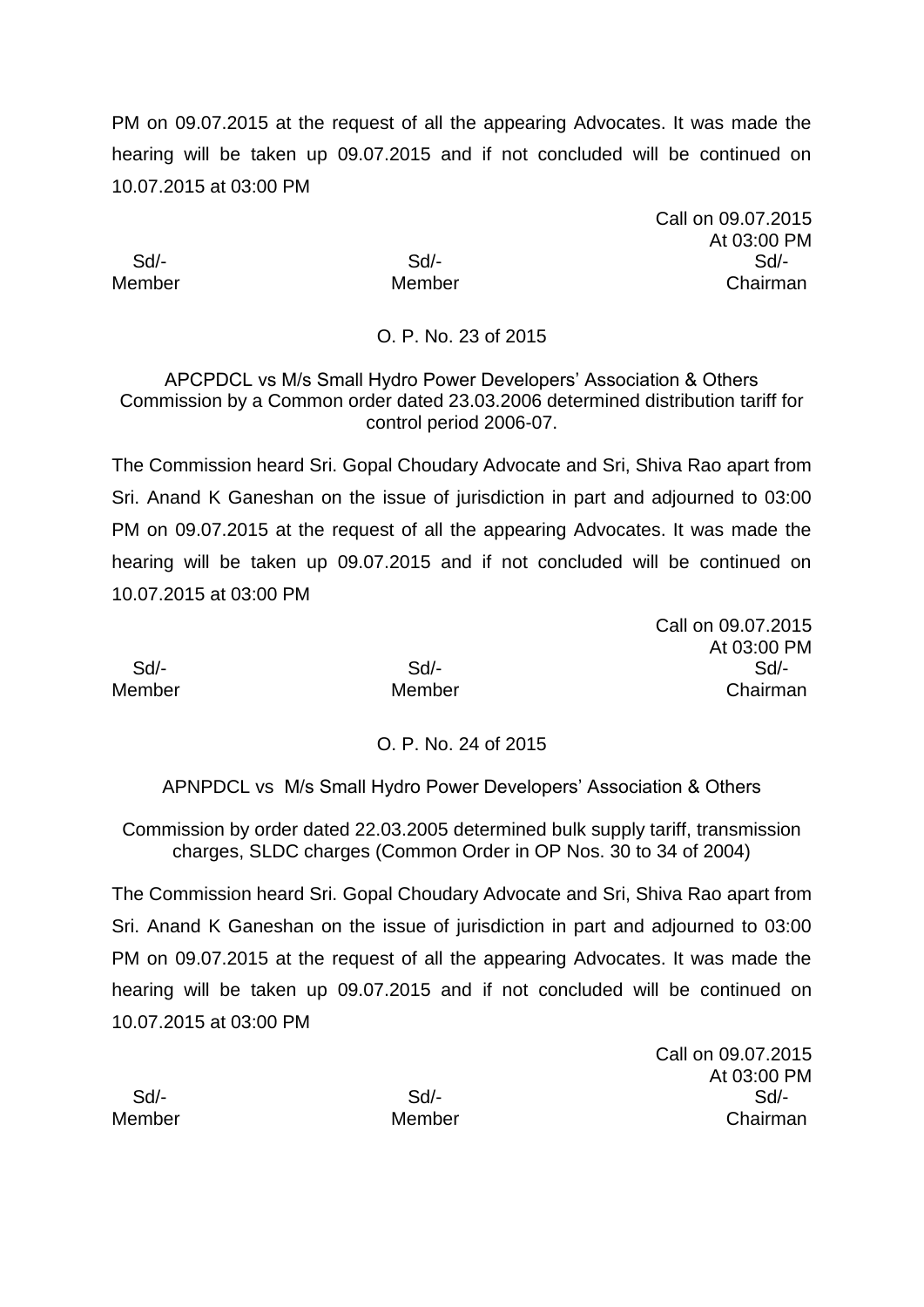## R. P. No. 01 of 2015

## M/s RPP Ltd. Vs DISCOMS

Petition for reviewing the tariff order dated 20.03.2009 in OP Nos. 17 to 20 of 2009 in respect of wheeling tariff for FY 2009-10 to 2013-14 and RST for FY 2009-10.

The Commission heard Sri. Gopal Choudary Advocate and Sri, Shiva Rao apart from Sri. Anand K Ganeshan on the issue of jurisdiction in part and adjourned to 03:00 PM on 09.07.2015 at the request of all the appearing Advocates. It was made the hearing will be taken up 09.07.2015 and if not concluded will be continued on 10.07.2015 at 03:00 PM

Call on 09.07.2015 At 03:00 PM Sd/- Sd/- Sd/- Member Member Chairman

## R. P. No. 02 of 2015

## M/s RPP Ltd. Vs APTRANSCO

Petition for review of tariff order dated 20.03.2009 in OP Nos. 17 to 20 of 2009 in respect of transmission tariff for FY 2009-10 to 2013-14.

The Commission heard Sri. Gopal Choudary Advocate and Sri, Shiva Rao apart from Sri. Anand K Ganeshan on the issue of jurisdiction in part and adjourned to 03:00 PM on 09.07.2015 at the request of all the appearing Advocates. It was made the hearing will be taken up 09.07.2015 and if not concluded will be continued on 10.07.2015 at 03:00 PM

Call on 09.07.2015 At 03:00 PM Sd/- Sd/- Sd/- Member Member Member Chairman

## R. P. No. 03 of 2015

## M/s KCP & 2 others Vs APPCC, APTRANSCO & DISCOMS

Petition for review of tariff order dated 20.03.2009 in OP Nos. 17 to 20 of 2009 in respect of wheeling tariff for FY 2009-10 to 2013-14.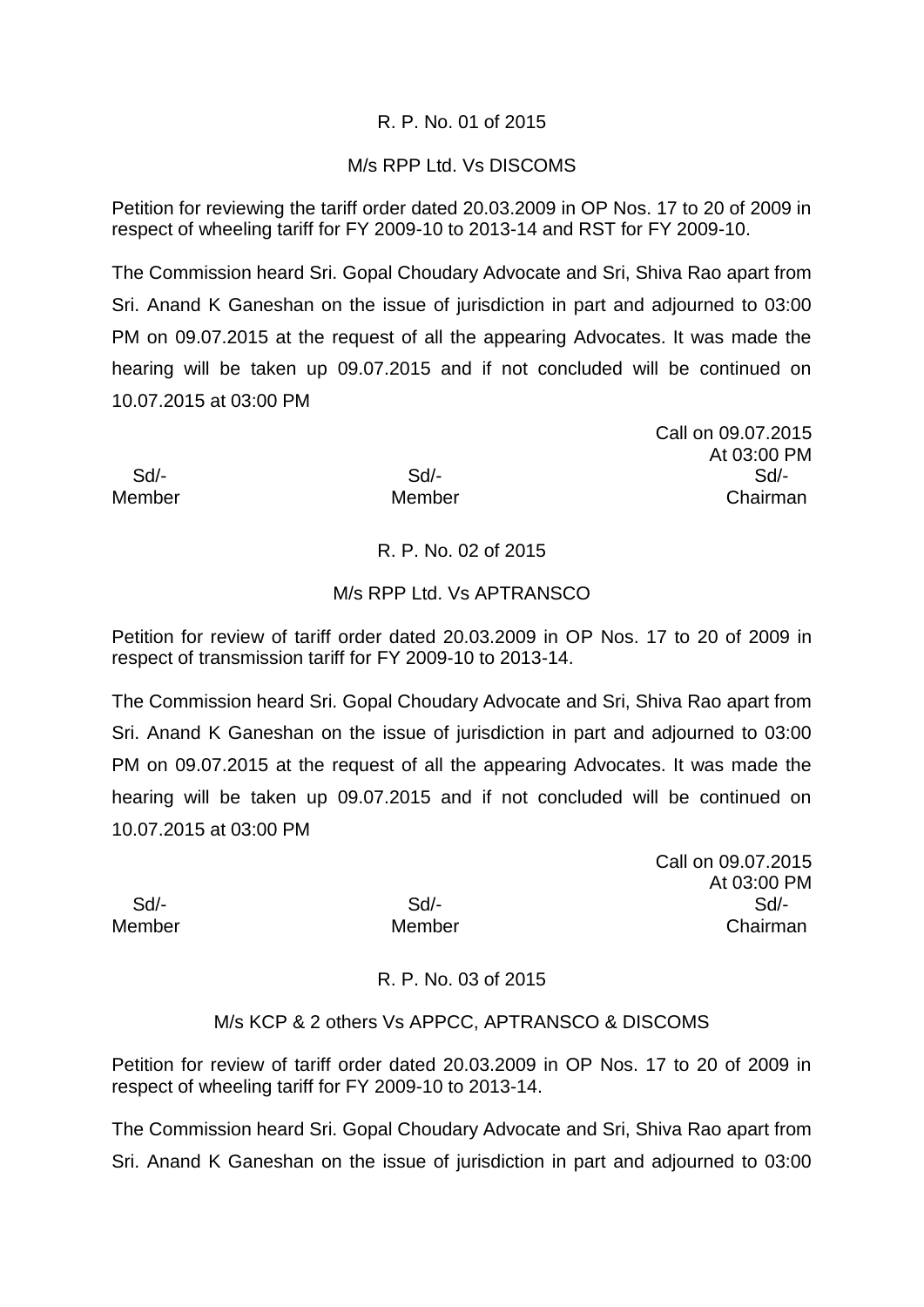Call on 09.07.2015 At 03:00 PM Sd/- Sd/- Sd/- Member Member Chairman

R. P. No. 04 of 2015

## M/s KCP & 2 others Vs APPCC, APTRANSCO & DISCOMS

Petition for review of tariff order dated 20.03.2009 in OP Nos. 17 to 20 of 2009 in respect of wheeling tariff for FY 2009-10 to 2013-14.

The Commission heard Sri. Gopal Choudary Advocate and Sri, Shiva Rao apart from Sri. Anand K Ganeshan on the issue of jurisdiction in part and adjourned to 03:00 PM on 09.07.2015 at the request of all the appearing Advocates. It was made the hearing will be taken up 09.07.2015 and if not concluded will be continued on 10.07.2015 at 03:00 PM

Call on 09.07.2015 At 03:00 PM Sd/- Sd/- Sd/- Member Member Chairman

R. P. No. 05 of 2015

M/s Small Hydro Power Developers Association & 16 others vs DISCOMS

Petition for review of tariff order dated 20.03.2009 in OP Nos. 17 to 20 of 2009 in respect of wheeling tariff for FY 2009-10 to 2013-14.

The Commission heard Sri. Gopal Choudary Advocate and Sri, Shiva Rao apart from Sri. Anand K Ganeshan on the issue of jurisdiction in part and adjourned to 03:00 PM on 09.07.2015 at the request of all the appearing Advocates. It was made the hearing will be taken up 09.07.2015 and if not concluded will be continued on 10.07.2015 at 03:00 PM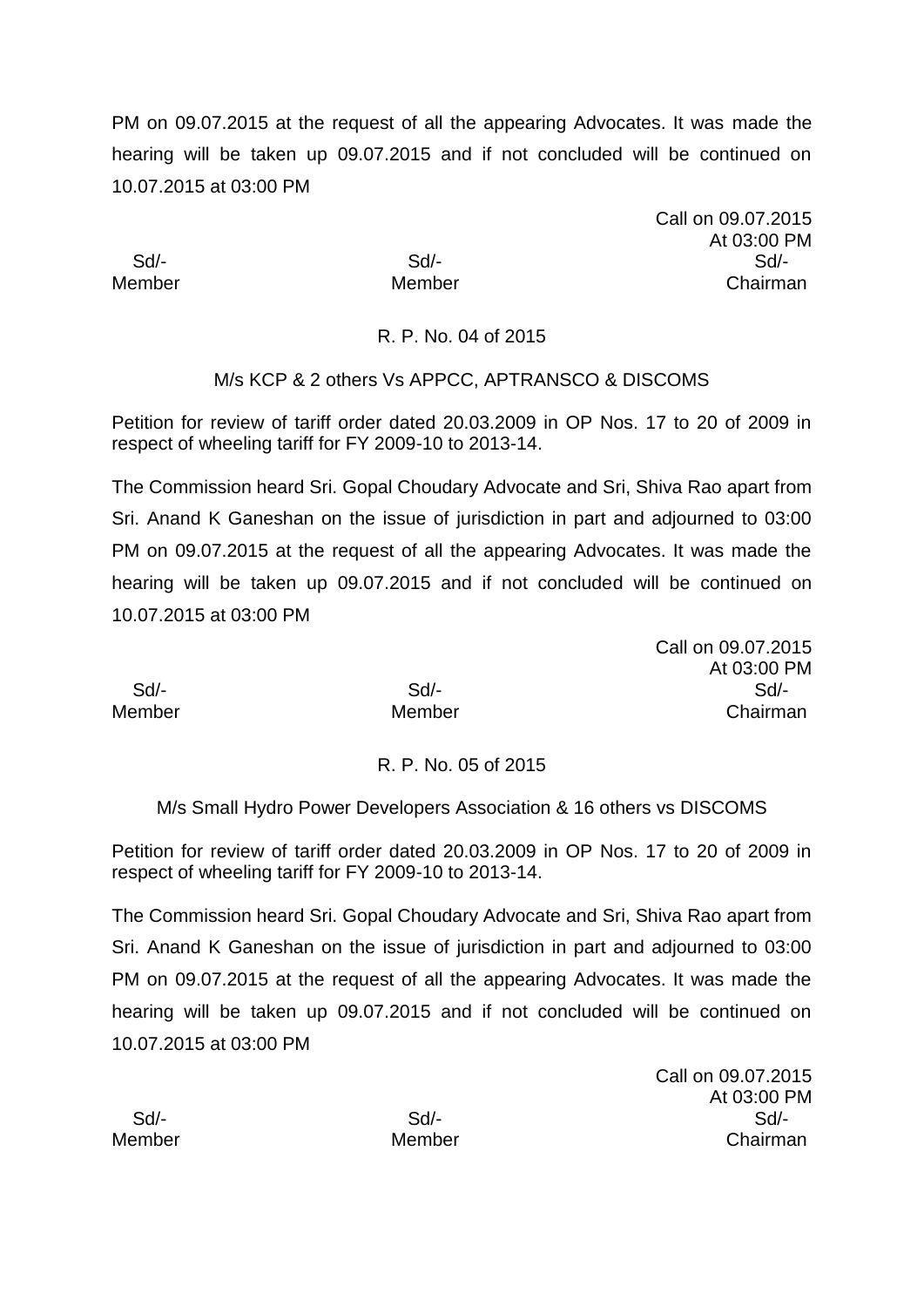## O. P. No. 25 of 2015

## M/s GVK Industries Ltd. vs DISCOMS & APPCC

Petition u/s 86 (1) (f) of the Electricity Act, 2003 in respect of certain claims amounting to Rs.262 crs.

The Commission heard Sri. Gopal Choudary Advocate and Sri, Shiva Rao apart from Sri. Anand K Ganeshan on the issue of jurisdiction in part and adjourned to 03:00 PM on 09.07.2015 at the request of all the appearing Advocates. It was made the hearing will be taken up 09.07.2015 and if not concluded will be continued on 10.07.2015 at 03:00 PM

Call on 09.07.2015 At 03:00 PM Sd/- Sd/- Sd/- Member Member Chairman

## O. P. No. 26 of 2015

## APTRANSCO & 4 DISCOMS vs M/s GVK Industries Ltd.

Petition u/s 86 of the Electricity Act, 2003 seeking calculation of interest on working capital for computation of fixed charges, limiting the working capital amount to the actual borrowings.

The Commission heard Sri. Gopal Choudary Advocate and Sri, Shiva Rao apart from Sri. Anand K Ganeshan on the issue of jurisdiction in part and adjourned to 03:00 PM on 09.07.2015 at the request of all the appearing Advocates. It was made the hearing will be taken up 09.07.2015 and if not concluded will be continued on 10.07.2015 at 03:00 PM

Call on 09.07.2015 At 03:00 PM Sd/- Sd/- Sd/- Member Member Chairman

## O. P. No. 27 of 2015

## M/s Lanco Kondapalli Power Ltd. Vs APPCC, APTRANSCO & DISCOMS

Petition u/s 86 (1) (f) of the Electricity Act, 2003 claiming capacity charges payable by the respondents and also interest payable thereon.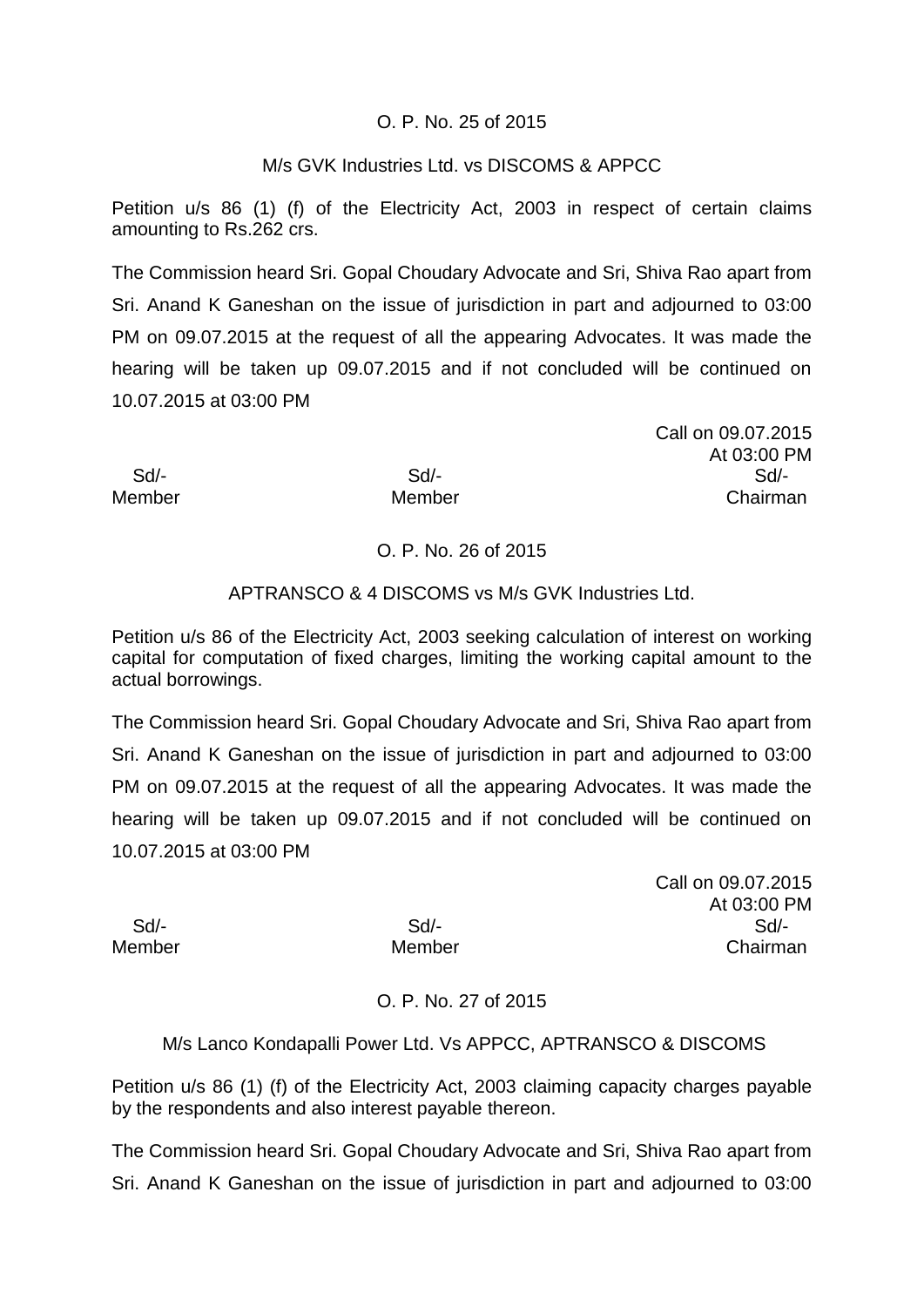Call on 09.07.2015 At 03:00 PM Sd/- Sd/- Sd/- Member Member Chairman

## O. P. No. 28 of 2015

M/s Lanco Kondapalli Power Ltd. Vs APPCC, APTRANSCO & DISCOMS

Petition u/s 62, 86 (1) (f) of the Electricity Act, 2003 claiming finance and procurement costs payable by the respondents together with interest thereon and I.A. No. 4 of 2010 filed by the respondents.

The Commission heard Sri. Gopal Choudary Advocate and Sri, Shiva Rao apart from Sri. Anand K Ganeshan on the issue of jurisdiction in part and adjourned to 03:00 PM on 09.07.2015 at the request of all the appearing Advocates. It was made the hearing will be taken up 09.07.2015 and if not concluded will be continued on 10.07.2015 at 03:00 PM

|        |        | Call on 09.07.2015 |
|--------|--------|--------------------|
|        |        | At 03:00 PM        |
| Sd     | $Sd$ - | Sd                 |
| Member | Member | Chairman           |

## O. P. No. 33 of 2015

APTRANSCO & 4 DISCOMS vs M/s Spectrum Power Generation Ltd.

Petition u/s 86 (1) (b) of the Electricity Act, 2003 seeking deletion of usage of naptha as supplementary fuel and others as alternate fuel.

The Commission heard Sri. Gopal Choudary Advocate and Sri, Shiva Rao apart from Sri. Anand K Ganeshan on the issue of jurisdiction in part and adjourned to 03:00 PM on 09.07.2015 at the request of all the appearing Advocates. It was made the hearing will be taken up 09.07.2015 and if not concluded will be continued on 10.07.2015 at 03:00 PM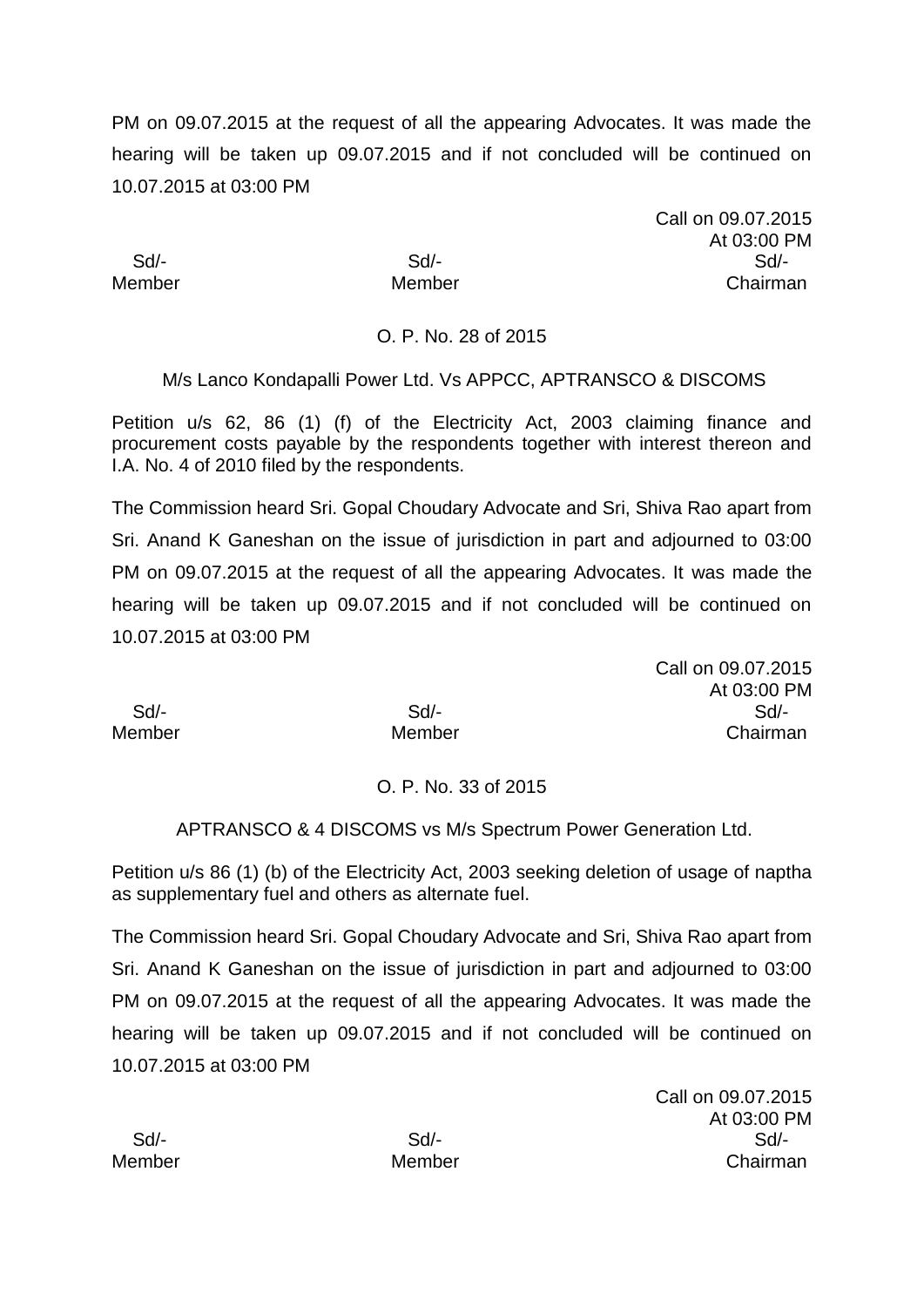## O. P. (SR) No. 07 of 2015

## M/s Spectrum Power Generation Ltd. Vs APTRANSCO & 5 others

Petition filed under Section 86 (1) (f) read with sections 86 (1) (a) and 86 (1) (k) of the Electricity Act, 2003 for approval of completed capital cost incurred by the petitioner.

The Commission heard Sri. Gopal Choudary Advocate and Sri, Shiva Rao apart from Sri. Anand K Ganeshan on the issue of jurisdiction in part and adjourned to 03:00 PM on 09.07.2015 at the request of all the appearing Advocates. It was made the hearing will be taken up 09.07.2015 and if not concluded will be continued on 10.07.2015 at 03:00 PM

|        |        | Call on 09.07.2015 |
|--------|--------|--------------------|
|        |        | At 03:00 PM        |
| Sd     | $Sd$ - | Sd/-               |
| Member | Member | Chairman           |

## R. P. (SR) No. 05 of 2015

M/s Guttaseema Wind Energy Company Pvt. Ltd. Vs APTRANSCO & DISCOMS

Petition for review of the order in OP Nos. 6 & 7 of 2009 dt. 22.04.2013

The Commission heard Sri. Gopal Choudary Advocate and Sri, Shiva Rao apart from Sri. Anand K Ganeshan on the issue of jurisdiction in part and adjourned to 03:00 PM on 09.07.2015 at the request of all the appearing Advocates. It was made the hearing will be taken up 09.07.2015 and if not concluded will be continued on 10.07.2015 at 03:00 PM

Call on 09.07.2015 At 03:00 PM Sd/- Sd/- Sd/- Member Member **Member** Chairman

## R. P. (SR) No. 06 of 2015

APTRANSCO & DISCOMS vs M/s Guttaseema Wind Energy Company Pvt. Ltd.

Petition for review of the order in OP Nos. 6 & 7 of 2009 dt. 22.04.2013

The Commission heard Sri. Gopal Choudary Advocate and Sri, Shiva Rao apart from Sri. Anand K Ganeshan on the issue of jurisdiction in part and adjourned to 03:00 PM on 09.07.2015 at the request of all the appearing Advocates. It was made the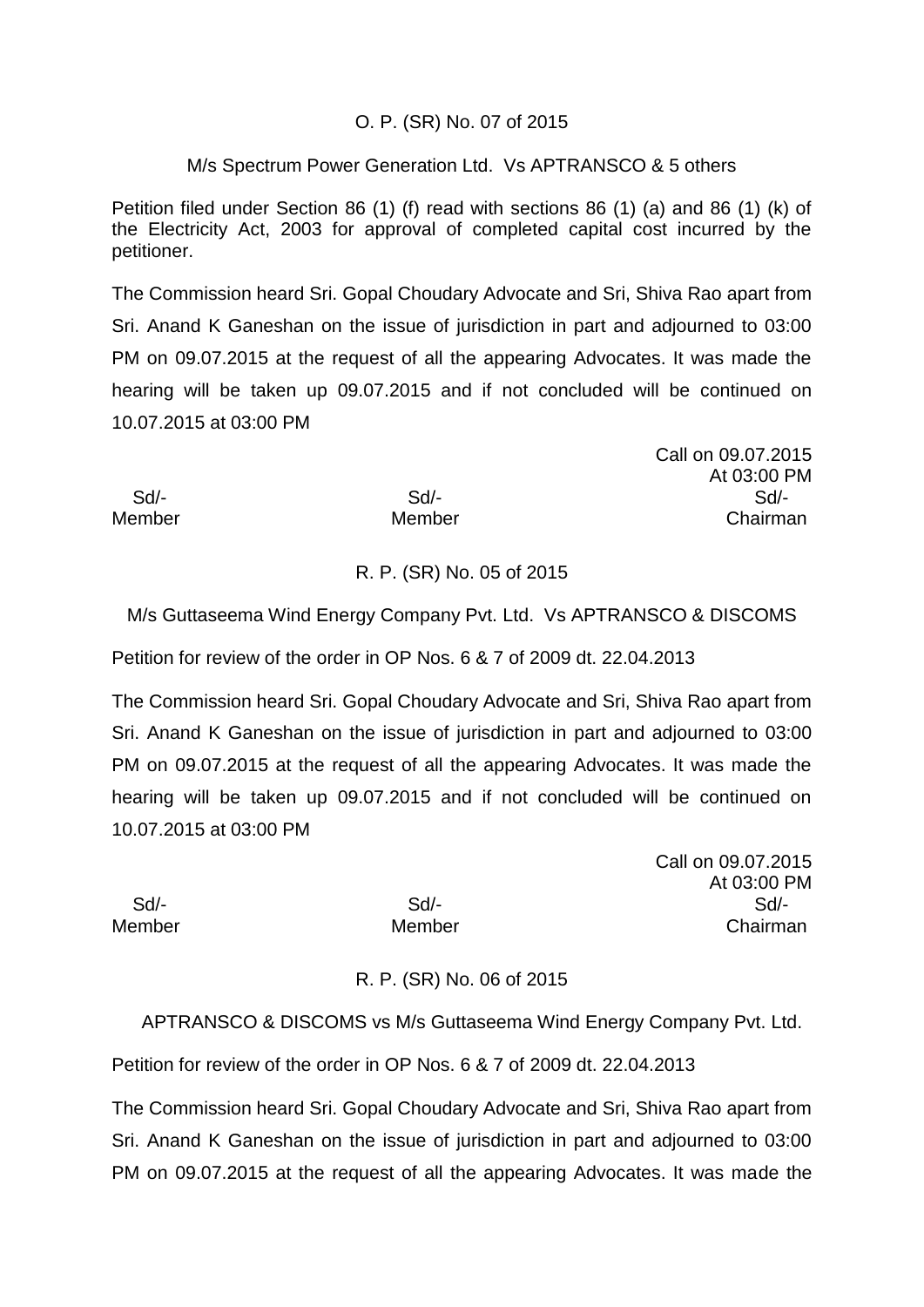hearing will be taken up 09.07.2015 and if not concluded will be continued on 10.07.2015 at 03:00 PM

Call on 09.07.2015 At 03:00 PM Sd/- Sd/- Sd/- Member Member Chairman

O. P. No. 52 of 2015

M/s Lanco Kondapalli Power Ltd. Vs APPCC, APTRANSCO & DISCOMS

Petition u/s 86 (1) (f) for reimbursement of minimum fuel off-take charges and other fuel transportation charges being part of monthly bills.

The Commission heard Sri. Gopal Choudary Advocate and Sri, Shiva Rao apart from Sri. Anand K Ganeshan on the issue of jurisdiction in part and adjourned to 03:00 PM on 09.07.2015 at the request of all the appearing Advocates. It was made the hearing will be taken up 09.07.2015 and if not concluded will be continued on 10.07.2015 at 03:00 PM

Call on 09.07.2015 At 03:00 PM Sd/- Sd/- Sd/- Member Member Chairman

> O. P. No. 59 of 2015 And I*.* A. No. 20 of 2015

## M/s KSK Mahanadi Power Company Ltd. Vs DISCOMS

Petition u/s 86 (1) (f) of the Electricity Act, 2003 for adjudication of dispute relating to claim of respondents towards liquidated damages of Rs. 23.60 crs under Article 4.8 of the power purchase agreement (PPA) dated 31.07.2012 entered between the parties.

The Commission heard Sri. Gopal Choudary Advocate and Sri, Shiva Rao apart from Sri. Anand K Ganeshan on the issue of jurisdiction in part and adjourned to 03:00 PM on 09.07.2015 at the request of all the appearing Advocates. It was made the hearing will be taken up 09.07.2015 and if not concluded will be continued on 10.07.2015 at 03:00 PM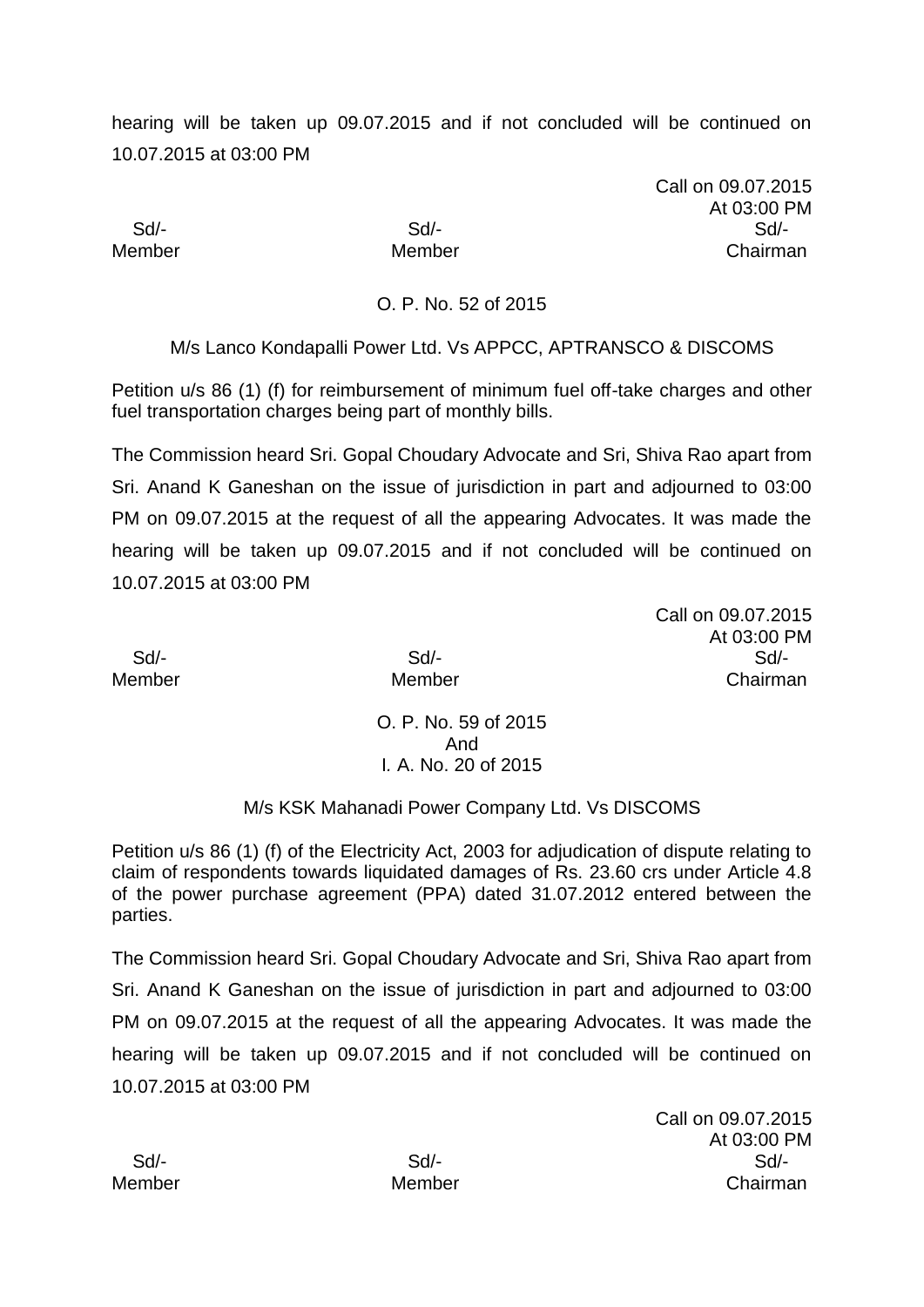## O. P. No. 60 of 2015

## DISCOMS & APPCC vs M/s KSK Mahanadi Power Company Ltd. & 4 others

Petition u/s 86 (1) (f) of the Electricity Act, 2003 for directions on illegal claim of Rs. 66.31 crs towards the transmission charges for the period  $16<sup>th</sup>$  June, 2013 to  $13<sup>th</sup>$ August, 2013 and capacity charges for the period 16<sup>th</sup> June, 2013 to 26<sup>th</sup> July, 2013 by illegal invoking letter of credit by M/s KSK Mahanadi Power Company Ltd., for the period without supplying power to the petitioners.

The Commission heard Sri. Gopal Choudary Advocate and Sri, Shiva Rao apart from Sri. Anand K Ganeshan on the issue of jurisdiction in part and adjourned to 03:00 PM on 09.07.2015 at the request of all the appearing Advocates. It was made the hearing will be taken up 09.07.2015 and if not concluded will be continued on 10.07.2015 at 03:00 PM

Call on 09.07.2015 At 03:00 PM Sd/- Sd/- Sd/- Member Member Member Chairman

## O. P. No. 68 of 2015 And IA No.19 of 2015

## M/s KSK Mahanadi Power Company Ltd. vs DISCOMS

Petition filed u/s 86 (1) (f) of the Electricity Act, 2003 seeking adjudication of disputes arising under the power purlchase agreement dated 31.07.2012 between the parties.

The Commission heard Sri. Gopal Choudary Advocate and Sri, Shiva Rao apart from Sri. Anand K Ganeshan on the issue of jurisdiction in part and adjourned to 03:00 PM on 09.07.2015 at the request of all the appearing Advocates. It was made the hearing will be taken up 09.07.2015 and if not concluded will be continued on 10.07.2015 at 03:00 PM

Call on 09.07.2015 At 03:00 PM Sd/- Sd/- Sd/- Member Member Chairman

## O. P. No. 67 of 2015

M/s Bharath Alluminium Company Ltd. vs PTC India Ltd., & 2 others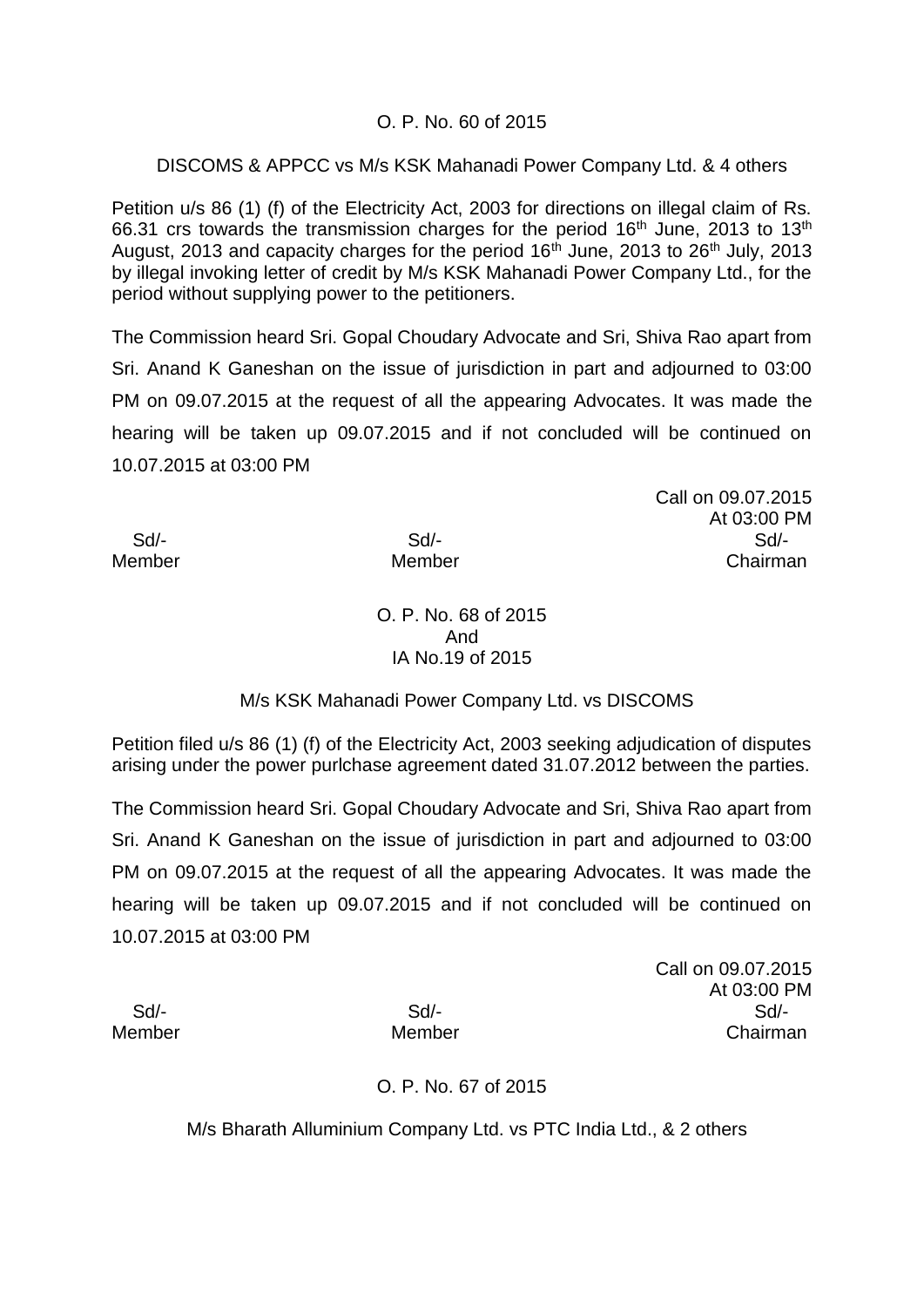Petition filed u/s 86 (1) (f) of the Electricity Act, 2003 for recovery of compensation deducted from the petitioner purportedly towards non-supply of power.

The Commission heard Sri. Gopal Choudary Advocate and Sri, Shiva Rao apart from Sri. Anand K Ganeshan on the issue of jurisdiction in part and adjourned to 03:00 PM on 09.07.2015 at the request of all the appearing Advocates. It was made the hearing will be taken up 09.07.2015 and if not concluded will be continued on 10.07.2015 at 03:00 PM

Call on 09.07.2015 At 03:00 PM Sd/- Sd/- Sd/- Member Member Chairman

O. P. No. 75 of 2015 And IA No. 16 of 2015

## TSNPDCL & TSSPDCL vs APGENCO

Petition seeking directions to the respondent to comply with the direction of Southern Regional Load Despatch Centre dated 18.06.2014 by floating the provision of Electricity Act, 2003.

The Commission heard Sri. Gopal Choudary Advocate and Sri, Shiva Rao apart from Sri. Anand K Ganeshan on the issue of jurisdiction in part and adjourned to 03:00 PM on 09.07.2015 at the request of all the appearing Advocates. It was made the hearing will be taken up 09.07.2015 and if not concluded will be continued on 10.07.2015 at 03:00 PM

Call on 09.07.2015 At 03:00 PM Sd/- Sd/- Sd/- Member Member Chairman

> O. P. No. 40 of 2015 And IA No. 06 of 2015

## M/s GVK Gautami Power Ltd. Vs DISCOMS, APPCC & APTRANSCO

Petition U/S 86 (1) (F) Electricity Act, 2003 seeking declaration that the petitioner is required to be compensated for capacity charges, transportation charges and imbalance charges.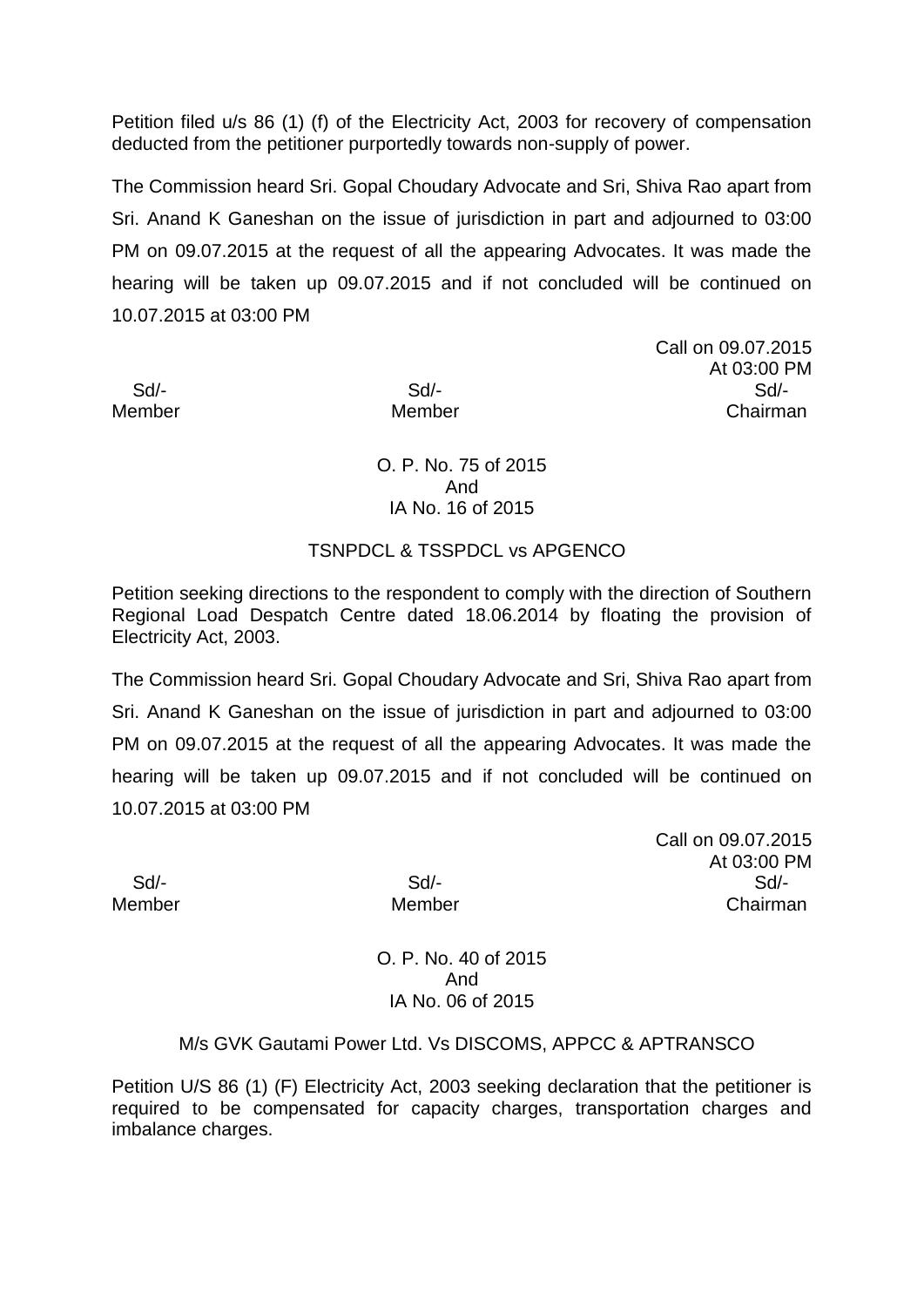The Commission heard Sri. Gopal Choudary Advocate and Sri, Shiva Rao apart from Sri. Anand K Ganeshan on the issue of jurisdiction in part and adjourned to 03:00 PM on 09.07.2015 at the request of all the appearing Advocates. It was made the hearing will be taken up 09.07.2015 and if not concluded will be continued on 10.07.2015 at 03:00 PM

Call on 09.07.2015 At 03:00 PM Sd/- Sd/- Sd/- Member Member Chairman

## O. P. No. 41 of 2015 And IA No.07 of 2015

## M/s GVK Gautami Power Ltd. Vs DISCOMS, APPCC & APTRANSCO

Petition U/S 86 (1) (f) Electricity Act, 2003 seeking declaration that the petitioner is required to be compensated for capacity charges, transportation charges and imbalance charges.

The Commission heard Sri. Gopal Choudary Advocate and Sri, Shiva Rao apart from Sri. Anand K Ganeshan on the issue of jurisdiction in part and adjourned to 03:00 PM on 09.07.2015 at the request of all the appearing Advocates. It was made the hearing will be taken up 09.07.2015 and if not concluded will be continued on 10.07.2015 at 03:00 PM

Call on 09.07.2015 At 03:00 PM Sd/- Sd/- Sd/- Member Member Chairman

> O. P. No. 45 of 2015 And IA No. 10 of 2015

M/s RVK Energy Pvt. Ltd. Vs APPCC & 9 others

Petition U/S 86 (1) (f) Electricity Act, 2003 for claim for price of the power supplied by the petitioner to Andhra Pradesh Power Coordination Committee (APPCC). Hearing before admission.

I.A. filed by the petitioner u/s 94 of the Act.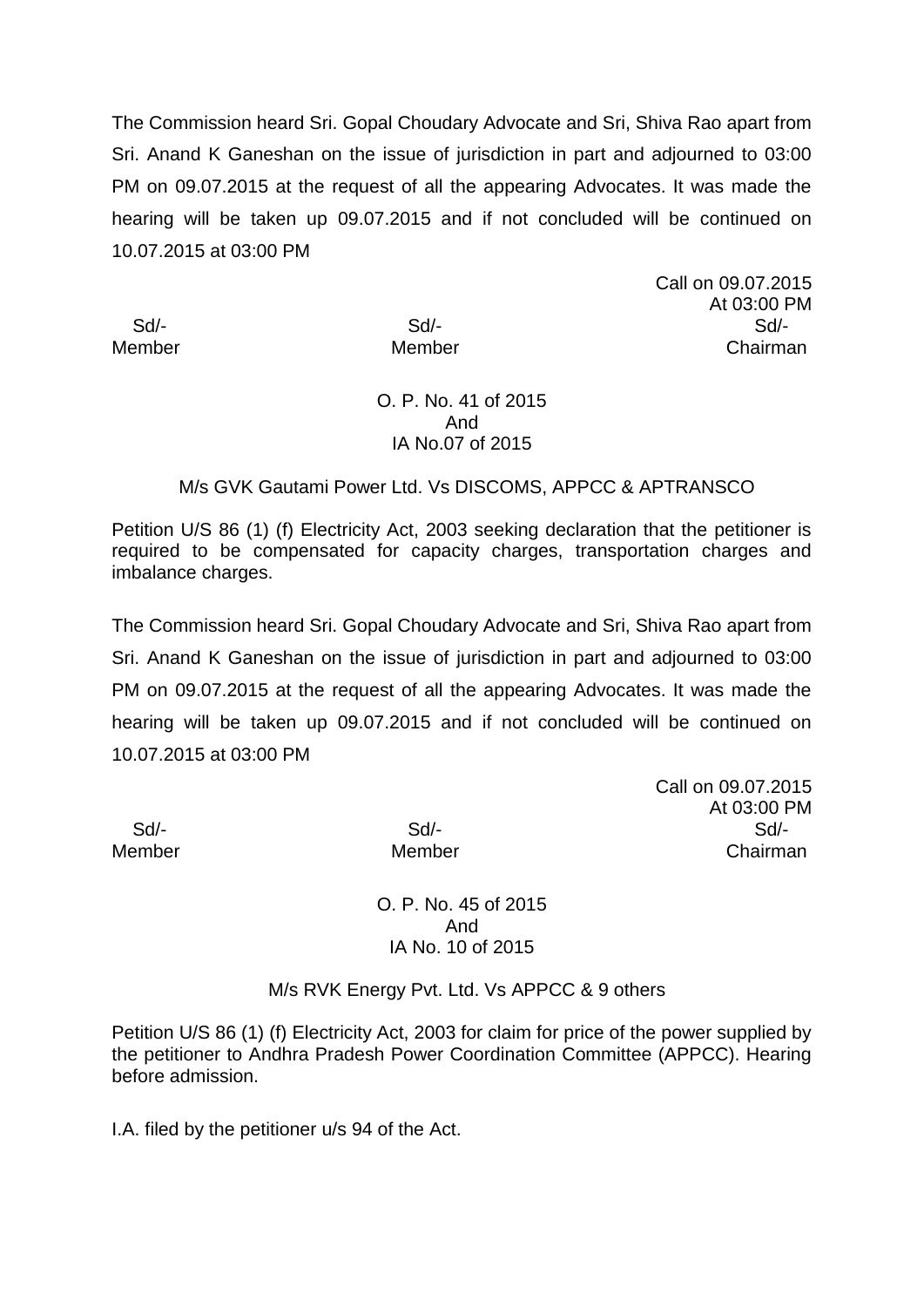The Commission heard Sri. Gopal Choudary Advocate and Sri, Shiva Rao apart from Sri. Anand K Ganeshan on the issue of jurisdiction in part and adjourned to 03:00 PM on 09.07.2015 at the request of all the appearing Advocates. It was made the hearing will be taken up 09.07.2015 and if not concluded will be continued on 10.07.2015 at 03:00 PM

Call on 09.07.2015 At 03:00 PM Sd/- Sd/- Sd/- Member Member Chairman

## O. P. No. 47 of 2015

#### DISCOMS vs M/s GVK Gautami Power Ltd.

Petition U/S 86 (1) (b) and (f) of the Electricity Act, 2003 for deletion of the clause reflecting alternate fuel in the definition of the 'Fuel'in the PPA entered by the parties.

The Commission heard Sri. Gopal Choudary Advocate and Sri, Shiva Rao apart from Sri. Anand K Ganeshan on the issue of jurisdiction in part and adjourned to 03:00 PM on 09.07.2015 at the request of all the appearing Advocates. It was made the hearing will be taken up 09.07.2015 and if not concluded will be continued on 10.07.2015 at 03:00 PM

Call on 09.07.2015 At 03:00 PM Sd/- Sd/- Sd/- Member Member Chairman

#### O. P. No. 48 of 2015

DISCOMS vs M/s GVK Industries Ltd.

Petition U/S 86 (1) (b) and (f) of the Electricity Act, 2003 for deletion of the clause reflecting alternate fuel in the definition of the 'Fuel' in the PPA entered by the parties.

The Commission heard Sri. Gopal Choudary Advocate and Sri, Shiva Rao apart from Sri. Anand K Ganeshan on the issue of jurisdiction in part and adjourned to 03:00 PM on 09.07.2015 at the request of all the appearing Advocates. It was made the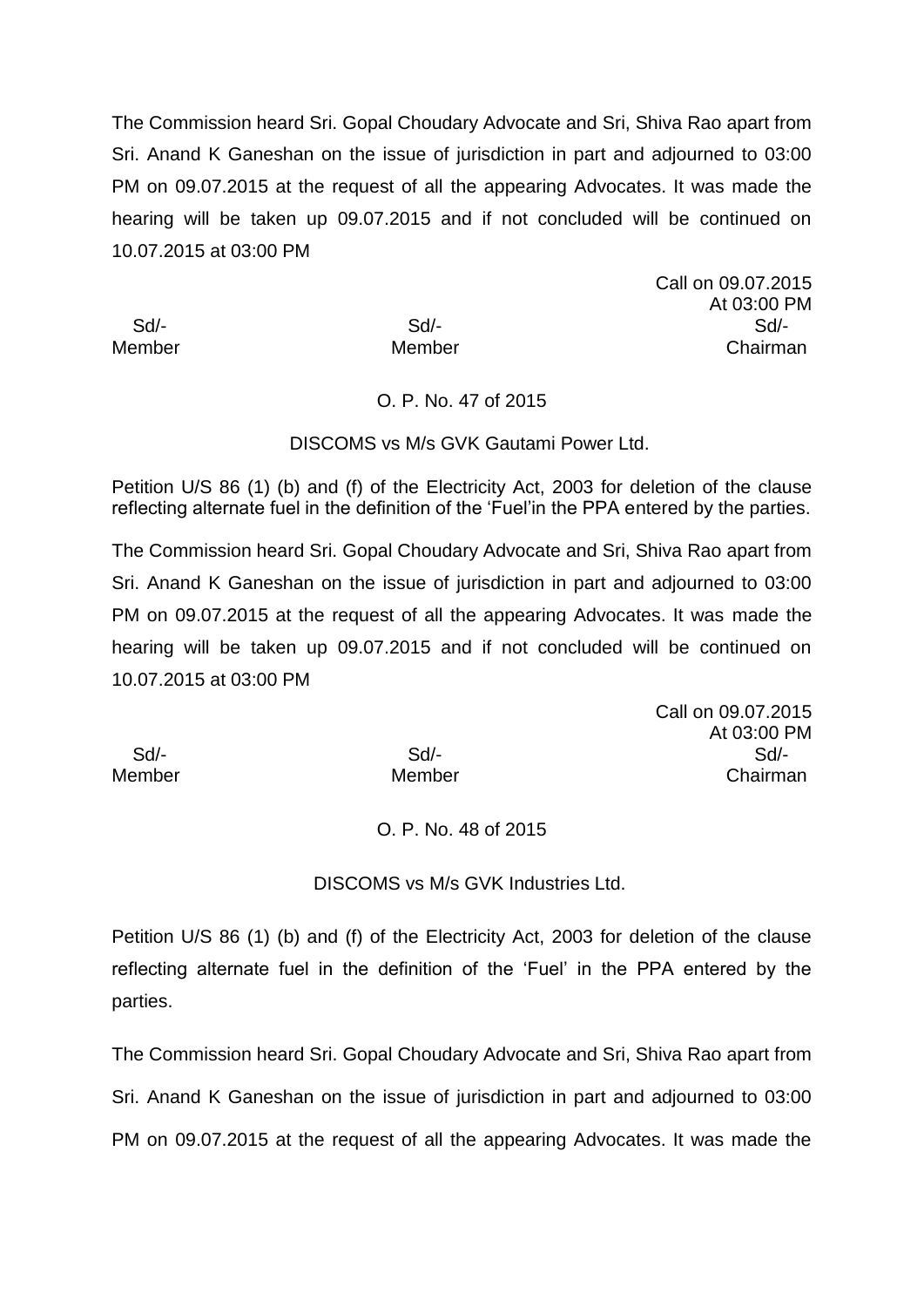hearing will be taken up 09.07.2015 and if not concluded will be continued on 10.07.2015 at 03:00 PM

Call on 09.07.2015 At 03:00 PM Sd/- Sd/- Sd/- Member Member Chairman

## O. P. No. 54 of 2015 And IA No. 11 of 2015

## M/s GVK Industries Ltd. (Phase-II) vs DISCOMS & APTRANSCO

Petition U/S 86 (1) (f) of the Electricity Act, 2003 for adjudication of disputes between the parties and the IA also filed by the petitioner for interim orders.

The Commission heard Sri. Gopal Choudary Advocate and Sri, Shiva Rao apart from Sri. Anand K Ganeshan on the issue of jurisdiction in part and adjourned to 03:00 PM on 09.07.2015 at the request of all the appearing Advocates. It was made the hearing will be taken up 09.07.2015 and if not concluded will be continued on 10.07.2015 at 03:00 PM

|                  |                           | <b>UQII UII UJ.UI .ZU I</b> |
|------------------|---------------------------|-----------------------------|
|                  |                           | At 03:00 P                  |
| Sd/-             | Sd/-                      | Sd/-                        |
| 10 A a ma la a m | <b>M</b> A a see let a se | $\bigcap_{n=1}^{\infty}$    |

Call on 09.07.2015 At 03:00 PM Member Member Chairman

## O. P. No. 55 of 2015

## M/s GVK Industries Ltd. vs DISCOMS & APPCC

Petition U/S 86 (1) (f) of the Electricity Act, 2003 seeking to recover several amounts due to it under various provisions of the PPA.

The Commission heard Sri. Gopal Choudary Advocate and Sri, Shiva Rao apart from Sri. Anand K Ganeshan on the issue of jurisdiction in part and adjourned to 03:00 PM on 09.07.2015 at the request of all the appearing Advocates. It was made the hearing will be taken up 09.07.2015 and if not concluded will be continued on 10.07.2015 at 03:00 PM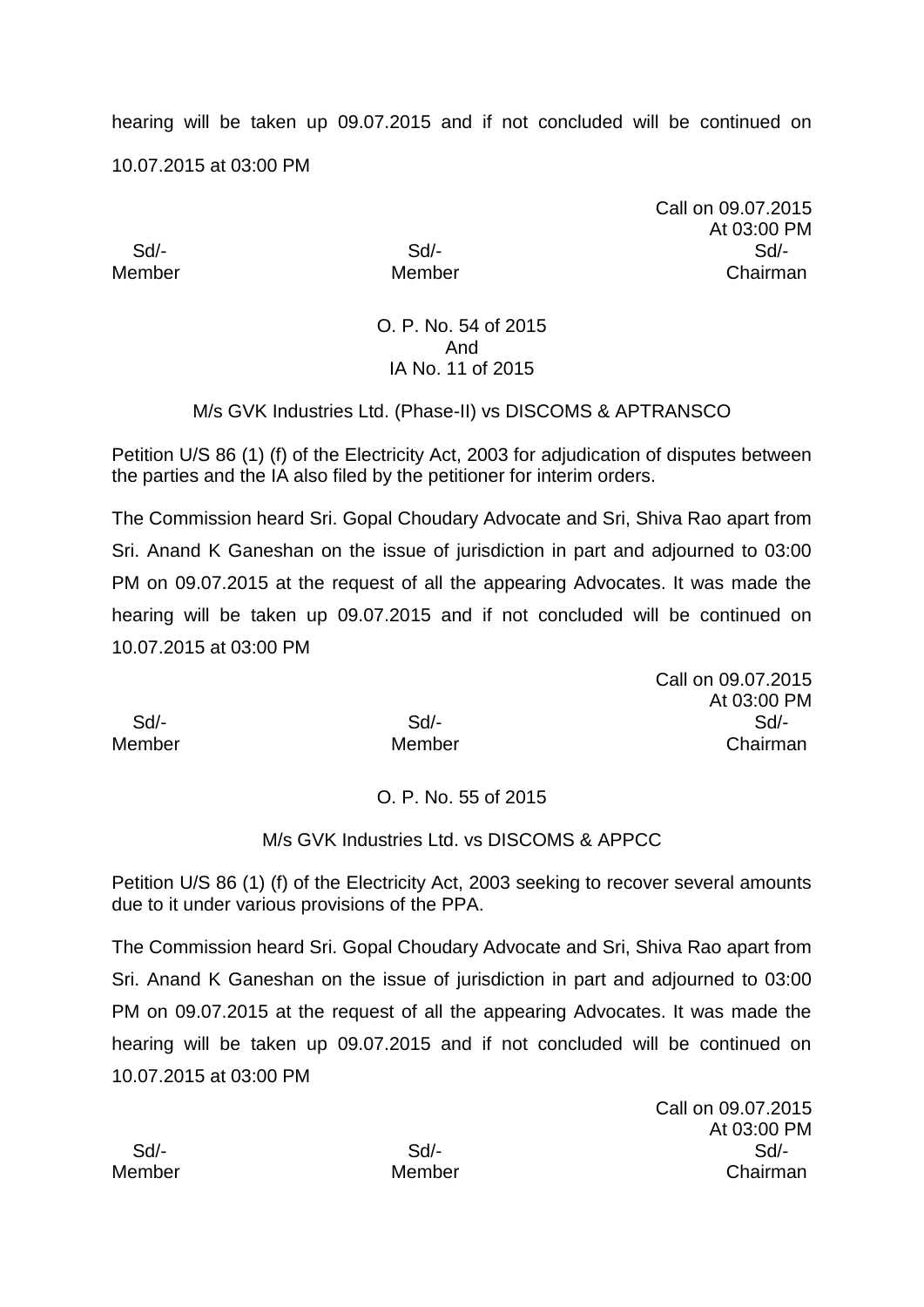## O. P. No. 56 of 2015

## M/s EID Parry (India) Ltd. Vs APTRANSCO & DISCOMS

Petition U/S 86 (1) (f) of the Electricity Act, 2003 in relation to non-payment of fixed charges by truing annualized threshold PLF of 55% as per the tariff determined by the Commission to the petitioner under the power purchase agreement.

The Commission heard Sri. Gopal Choudary Advocate and Sri, Shiva Rao apart from Sri. Anand K Ganeshan on the issue of jurisdiction in part and adjourned to 03:00 PM on 09.07.2015 at the request of all the appearing Advocates. It was made the hearing will be taken up 09.07.2015 and if not concluded will be continued on 10.07.2015 at 03:00 PM

Call on 09.07.2015 At 03:00 PM Sd/- Sd/- Sd/- Member Member Chairman

## O. P. No. 57 of 2015

M/s Sptectrum Power Generation Ltd.vs APTRANSCO ,DISCOMS & APPCC

Petition U/S 86 (1) (f) of the Electricity Act, 2003 for adjudication of disputes between the parties with regard to Minimum Off Take charges.

The Commission heard Sri. Gopal Choudary Advocate and Sri, Shiva Rao apart from Sri. Anand K Ganeshan on the issue of jurisdiction in part and adjourned to 03:00 PM on 09.07.2015 at the request of all the appearing Advocates. It was made the hearing will be taken up 09.07.2015 and if not concluded will be continued on 10.07.2015 at 03:00 PM

Call on 09.07.2015 At 03:00 PM Sd/- Sd/- Sd/- Member Member Chairman

## O. P. No. 63 of 2015

## M/s GVK Industries Ltd. vs APEPDCL & 5 others

Petition filed for adjudication of disputes between the parties.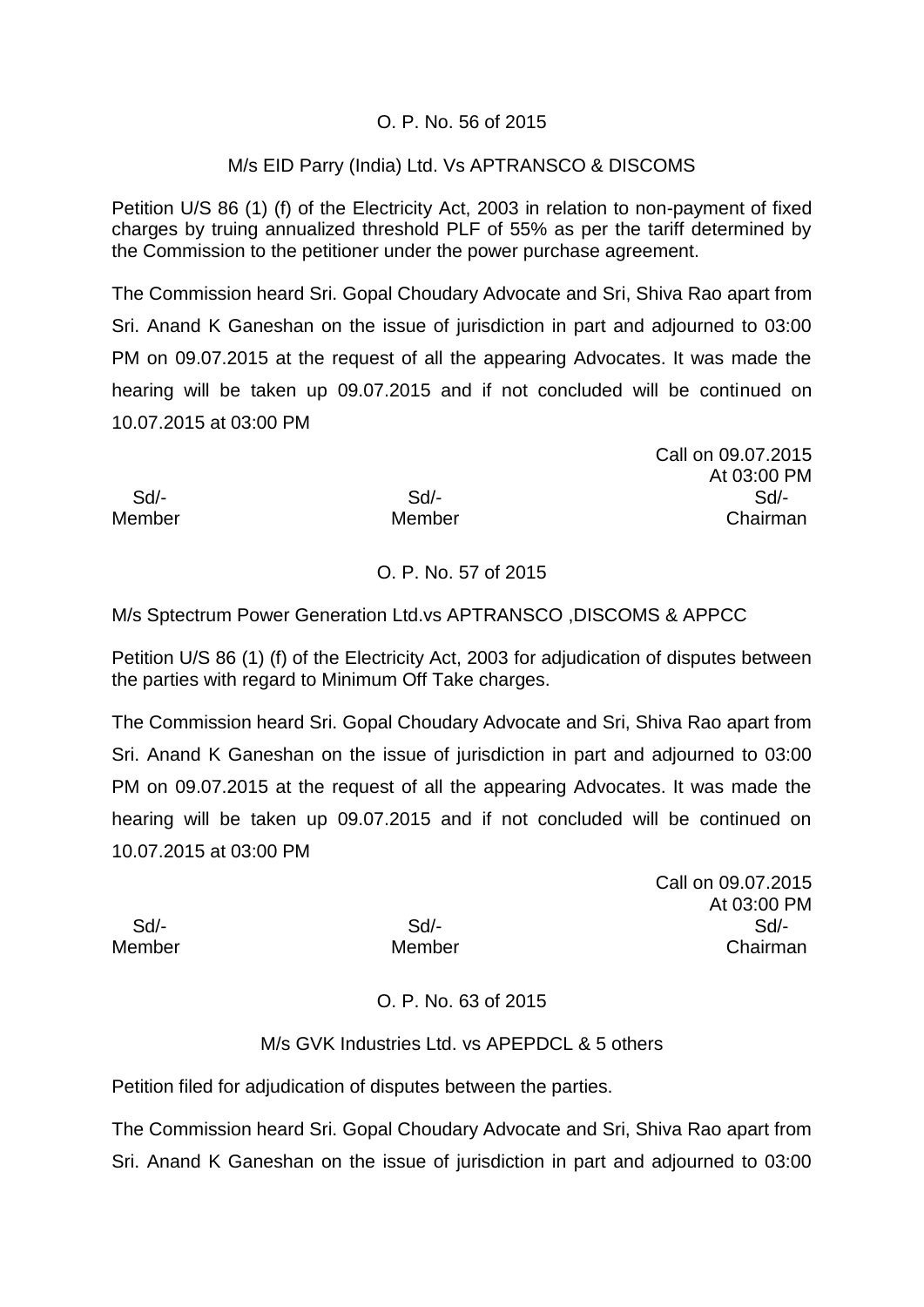Call on 09.07.2015 At 03:00 PM Sd/- Sd/- Sd/- Member Member Chairman

## O. P. No. 65 of 2015 And IA No. 14 of 2015

## M/s Spectrum Power Generation Ltd.vs APTRANSCO & 5 others

Petition filed U/S 86 (1) (f) of the Electricity Act, 2003 seeking adjudication of disputes between the parties, along with interlocutory application (IA No. 9 of 2014)

The Commission heard Sri. Gopal Choudary Advocate and Sri, Shiva Rao apart from Sri. Anand K Ganeshan on the issue of jurisdiction in part and adjourned to 03:00 PM on 09.07.2015 at the request of all the appearing Advocates. It was made the hearing will be taken up 09.07.2015 and if not concluded will be continued on 10.07.2015 at 03:00 PM

Call on 09.07.2015 At 03:00 PM Sd/- Sd/- Sd/- Member Member Chairman

## O. P. No. 66 of 2015

M/s Spectrum Power Generation Ltd. vs APTRANSCO & 5 others

Petition filed U/S 86 (1) (f) of the Electricity Act, 2003 seeking adjudication of disputes between the parties.

The Commission heard Sri. Gopal Choudary Advocate and Sri, Shiva Rao apart from Sri. Anand K Ganeshan on the issue of jurisdiction in part and adjourned to 03:00 PM on 09.07.2015 at the request of all the appearing Advocates. It was made the hearing will be taken up 09.07.2015 and if not concluded will be continued on 10.07.2015 at 03:00 PM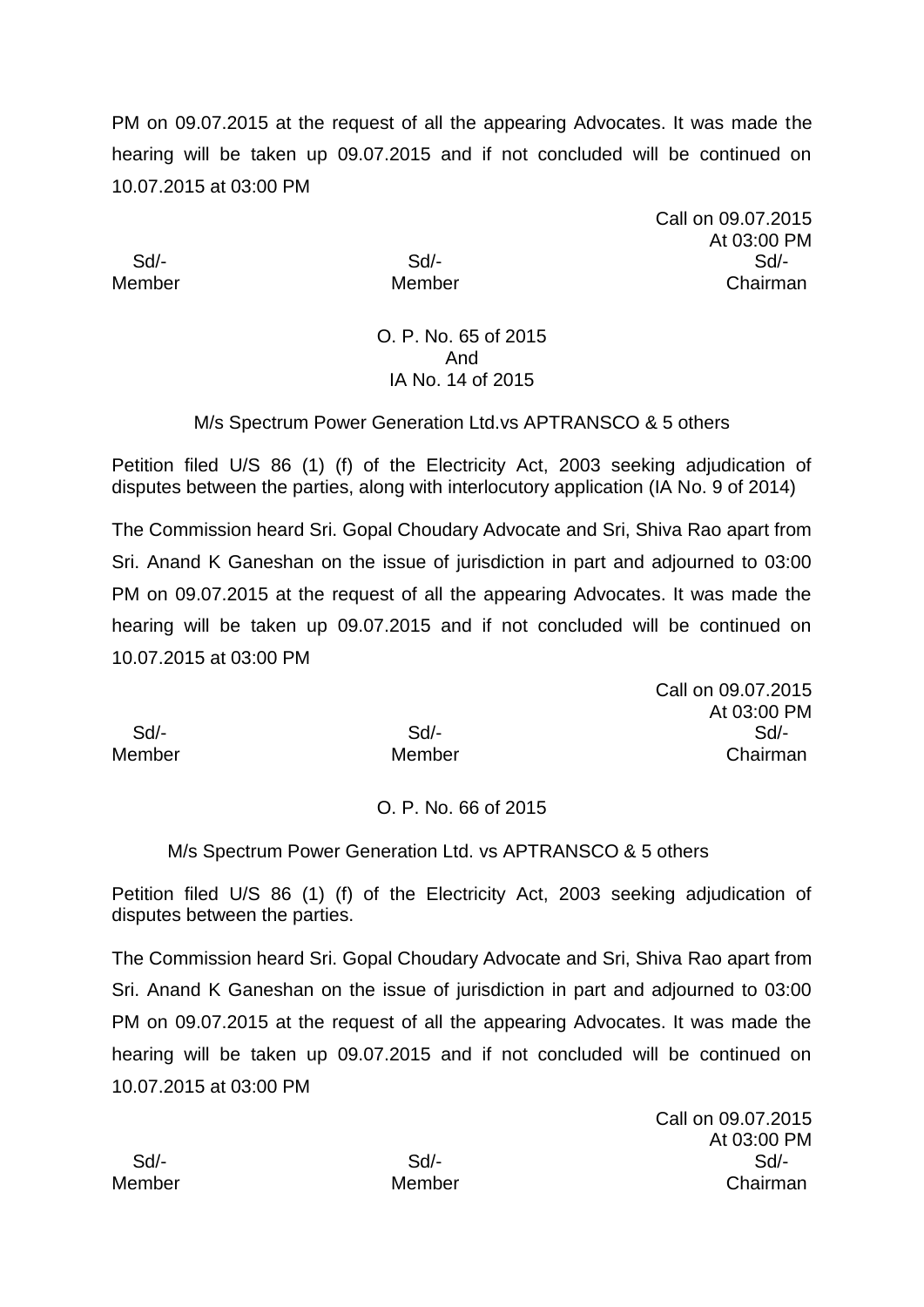## O. P. No. 69 of 2015

## M/s Spectrum Power Generation Ltd. vs APTRANSCO & 7 others

Petition filed U/S 86 (1) (f) of the Electricity Act, 2003 for adjudication of disputes between the parties.

The Commission heard Sri. Gopal Choudary Advocate and Sri, Shiva Rao apart from Sri. Anand K Ganeshan on the issue of jurisdiction in part and adjourned to 03:00 PM on 09.07.2015 at the request of all the appearing Advocates. It was made the hearing will be taken up 09.07.2015 and if not concluded will be continued on 10.07.2015 at 03:00 PM

|        |        | Call on 09.07.2015 |
|--------|--------|--------------------|
|        |        | At 03:00 PM        |
| Sd/-   | Sd     | Sd                 |
| Member | Member | Chairman           |

# O. P. No. 70 of 2015

## M/s Spectrum Power Generation Ltd. vs APTRANSCO & 7 others

Petition filed U/S 86 (1) (f) of the Electricity Act, 2003 for adjudication of disputes between the parties.

The Commission heard Sri. Gopal Choudary Advocate and Sri, Shiva Rao apart from Sri. Anand K Ganeshan on the issue of jurisdiction in part and adjourned to 03:00 PM on 09.07.2015 at the request of all the appearing Advocates. It was made the hearing will be taken up 09.07.2015 and if not concluded will be continued on 10.07.2015 at 03:00 PM

Call on 09.07.2015 At 03:00 PM Sd/- Sd/- Sd/- Member Member Member Chairman

## O. P. No. 71 of 2015

## M/s Spectrum Power Generation Ltd. vs APTRANSCO & 12 others

Petition filed adjudication of disputes between the parties.

The Commission heard Sri. Gopal Choudary Advocate and Sri, Shiva Rao apart from Sri. Anand K Ganeshan on the issue of jurisdiction in part and adjourned to 03:00 PM on 09.07.2015 at the request of all the appearing Advocates. It was made the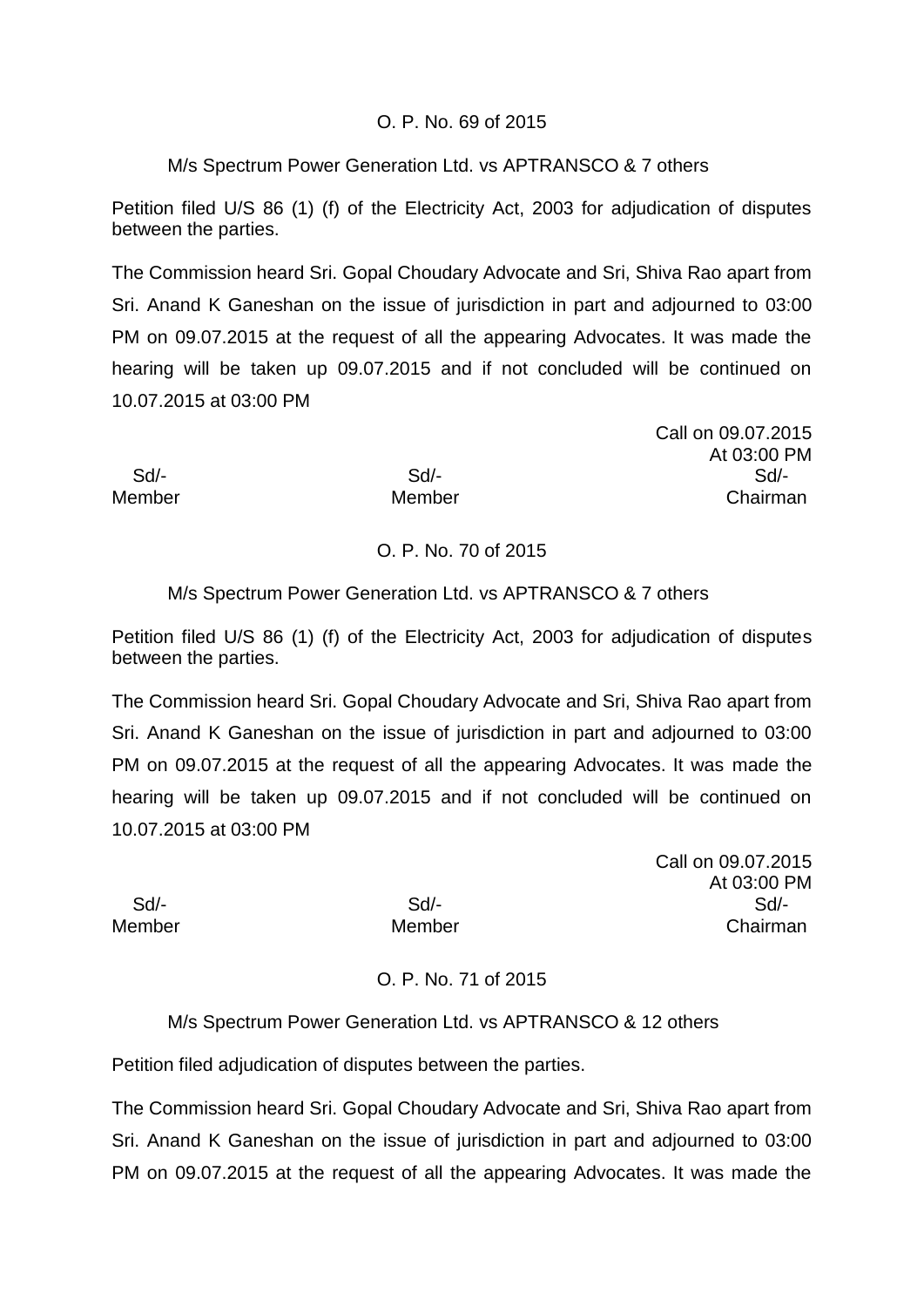hearing will be taken up 09.07.2015 and if not concluded will be continued on 10.07.2015 at 03:00 PM

Call on 09.07.2015 At 03:00 PM Sd/- Sd/- Sd/- Member Member Chairman

O. P. No. 72 of 2015

M/s Spectrum Power Generation Ltd. vs APTRANSCO & 7 others

Petition filed adjudication of disputes between the parties.

The Commission heard Sri. Gopal Choudary Advocate and Sri, Shiva Rao apart from Sri. Anand K Ganeshan on the issue of jurisdiction in part and adjourned to 03:00 PM on 09.07.2015 at the request of all the appearing Advocates. It was made the hearing will be taken up 09.07.2015 and if not concluded will be continued on 10.07.2015 at 03:00 PM

| Call on 09.07.2015 |             |
|--------------------|-------------|
|                    | At 03:00 PM |
| $Sd$ -             | Sd          |
| Member             | Chairman    |

## O. P. No. 73 of 2015

M/s Spectrum Power Generation Ltd. vs APTRANSCO & 7 others

Petition filed adjudication of disputes between the parties.

The Commission heard Sri. Gopal Choudary Advocate and Sri, Shiva Rao apart from Sri. Anand K Ganeshan on the issue of jurisdiction in part and adjourned to 03:00 PM on 09.07.2015 at the request of all the appearing Advocates. It was made the hearing will be taken up 09.07.2015 and if not concluded will be continued on 10.07.2015 at 03:00 PM

Call on 09.07.2015 At 03:00 PM Sd/- Sd/- Sd/- Member Member Chairman

R. P. No. 6 of 2015

APTRANSCO & 5 others vs M/s Spectrum Power Generation Ltd.